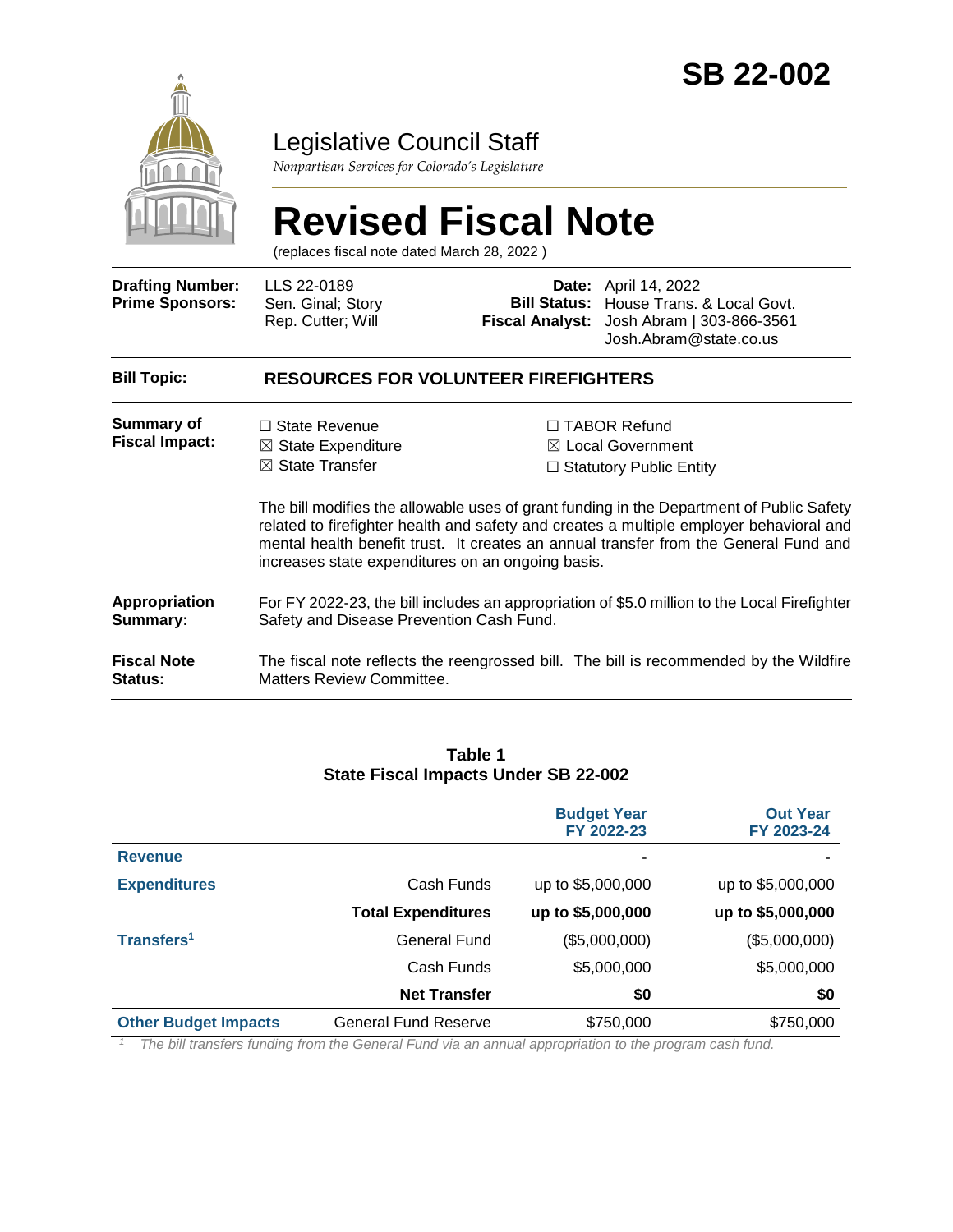Page 2

## Page 2<br>April 14, 2022 **SB 22-002**

#### **Summary of Legislation**

**Local fire department reimbursements.** This bill makes local fire departments eligible for reimbursement for wildland fire suppression activities, including equipment costs and volunteer firefighter compensation, from the Governor's Emergency Fund and the Wildland Fire Cost Recovery Fund. A fire department is eligible for reimbursement if it is solely or primarily staffed by volunteers, the wildland fire exceeds the capabilities of that department to control or extinguish, and the mutual aid period for that fire has ended. Reimbursement is administered by the Division of Fire Prevention and Control (DFPC) in the Department of Public Safety.

**Local Firefighter Safety and Disease Prevention Grant Program.** The bill expands the allowable uses of funds from the grant program cash fund to include replacement or disposal of damaged or obsolete equipment, and reimbursements to a multiple employer behavioral health trust. In FY 2022-23, total reimbursements to the trust may not exceed \$1.0 million.

In awarding grants, the DFPC must prioritize grantees that demonstrate the greatest need for funding to ensure the safety of firefighters, a loss of tax revenue due to decreased assessment values as a result of recent wildland fires, or that rely primarily or solely on volunteer firefighters. The DFPC may use a portion of program funds to purchase and distribute protective equipment and training directly to local governments and volunteer fire departments. The DFPC must submit an annual report concerning program activities.

The General Assembly must annually appropriate \$5.0 million from the General Fund to the grant program cash fund. The DFPC must annually report on expenditures to the Wildfire Matters Review Committee (WMRC). No later than September 1, 2032, Joint Budget Committee (JBC) staff must review the grant program and make a recommendation to the JBC and the WMRC on funding adjustments.

**Firefighter Behavioral Health Benefits Trust.** The bill creates a multiple employer health benefits trust (the trust) to provide behavioral health care services to firefighters, sponsored and maintained by one or more entities of state or local government for the benefit of the entities' employees. Public employers of firefighters, including local governments, special districts, and the DFPC must pay contributions into the trust in order to provide behavioral health care services to its firefighters.

Employers are only required to participate if the trust has sufficient funding to fully reimburse the cost of the program. The DFPC must reimburse the trust for the direct costs of providing the program from the Local Firefighter Safety and Disease Prevention Cash Fund. No later than October 1, 2024, the trust and the DFPC must submit a report to the Wildfire Matters Review Committee on implementation of the trust.

#### **State Transfers**

The bill requires that the General Assembly annually appropriate \$5.0 million from the General Fund to the Local Firefighter Safety and Disease Prevention Fund.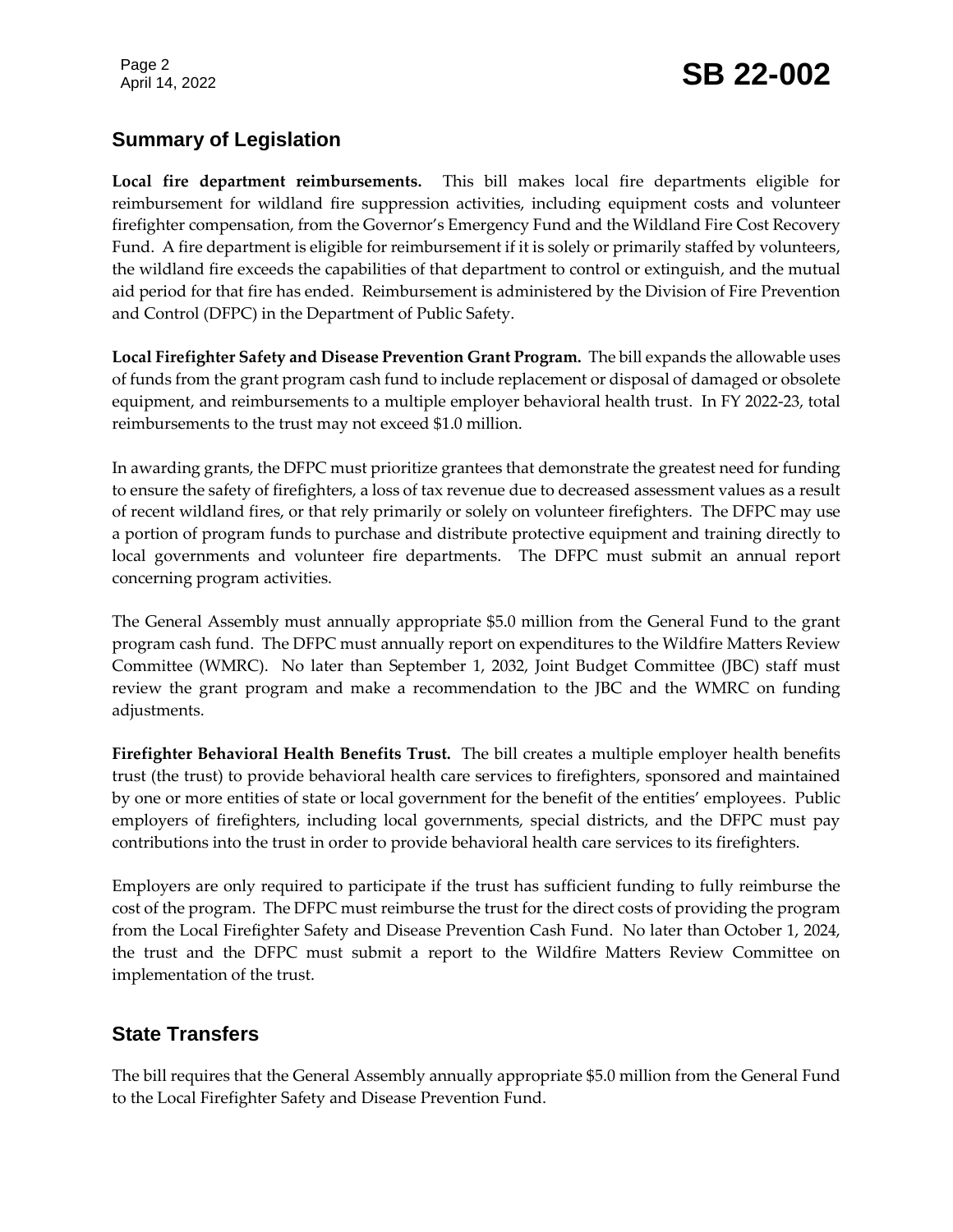Page 3

#### **State Expenditures**

Beginning FY 2022-23, the bill increases state expenditures by \$5.0 million annually in the DFPC. Expenditures are from the Local Firefighter Safety and Disease Cash Fund, which receives an annual appropriation from the General Fund.

**Department of Public Safety.** The bill increases expenditures in the DPS by up to \$5.0 million per year starting in FY 2022-23, based on the amount annually transferred to the Local Firefighter Safety and Disease Prevention Cash Fund. Awarding additional money through the grant program is not expected to increase administrative costs in the DFPC. Funds in the Local Firefighter Safety and Disease Prevention Cash Fund are continuously appropriated to the DPS and current law allows up to three percent of funds to be used for administrative expenses.

**Local fire department reimbursements.** The bill makes volunteer fire departments eligible for reimbursement from Governor's Emergency Fund and the Wildland Fire Cost Recovery Fund. Reimbursements will depend on the number of wildfires, responding agencies, and other factors, and have not been estimated.

#### **Other Budget Impacts**

**General Fund reserve.** Under current law, an amount equal to 15 percent of General Fund appropriations must be set aside in the General Fund statutory reserve beginning in FY 2022-23. Based on this fiscal note, the bill is expected to increase the amount of General Fund held in reserve by \$750,000 in both FY 2022-23 and FY 2023-24, which will decrease the amount of General Fund available for other purposes.

#### **Local Government**

The bill may increase administrative costs for some local governments seeking new sources of grant funding to support local fire suppression, and to participate in the new health benefits trust. These impacts will vary geographically and only for those jurisdictions and fire events that meet qualifying parameters. Jurisdictions receiving grant funding will have additional revenue to offset fire suppression costs.

#### **Effective Date**

The bill takes effect upon signature of the Governor, or upon becoming law without his signature.

#### **State Appropriations**

For FY 2022-23, the bill appropriates \$5.0 million from the General Fund to the Local Firefighter Safety and Disease Prevention Cash Fund. Money in the cash fund is continuously appropriated to the Department of Public Safety.